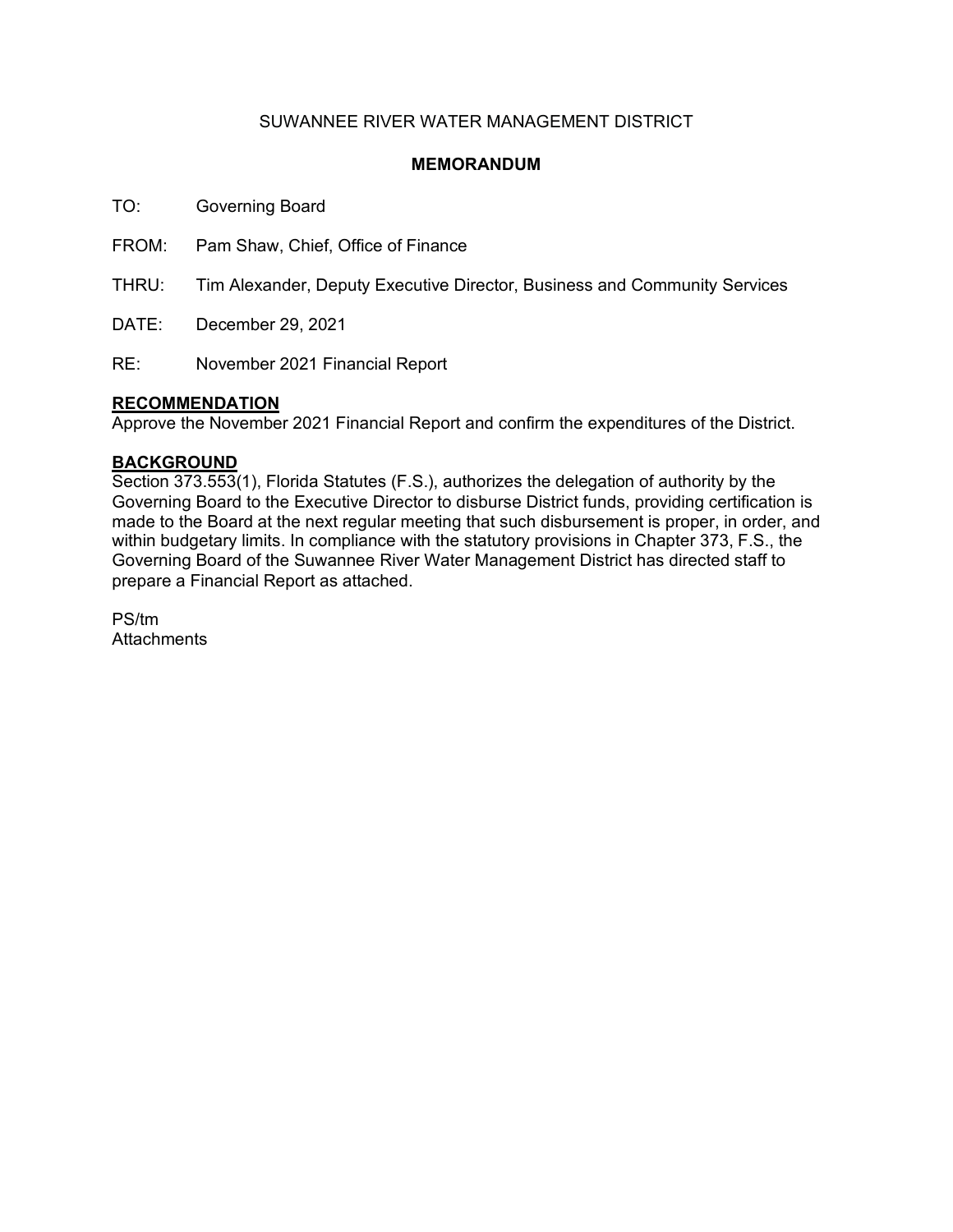# Suwannee River Water Management District Cash Report November 2021

| <b>Financial Institution/Account</b>       | <b>Monthly</b><br><b>Interest</b> | <b>Interest</b><br>Rate % | <b>Closing</b><br><b>Balance</b> |
|--------------------------------------------|-----------------------------------|---------------------------|----------------------------------|
| <b>First Federal Permit Fee</b>            | \$0.00                            |                           | \$560.00                         |
| <b>First Federal Accounts Payable</b>      | \$0.00                            |                           | \$35,000.00                      |
| <b>First Federal EFT Disbursements</b>     | \$0.00                            |                           | \$160,821.15                     |
| <b>First Federal Depository</b>            | \$42.11                           | $0.00\%$                  | \$1,149,104.68                   |
| Special Purpose Investment Account (SPIA)* | \$25,488.26                       | 0.75%                     | \$40,859,477.67                  |
| <b>TOTAL</b>                               | \$25,530.37                       |                           | \$42,204,963.50                  |

\*SPIA is part of the Treasury Investment Pool administered by Florida Department of Financial Services.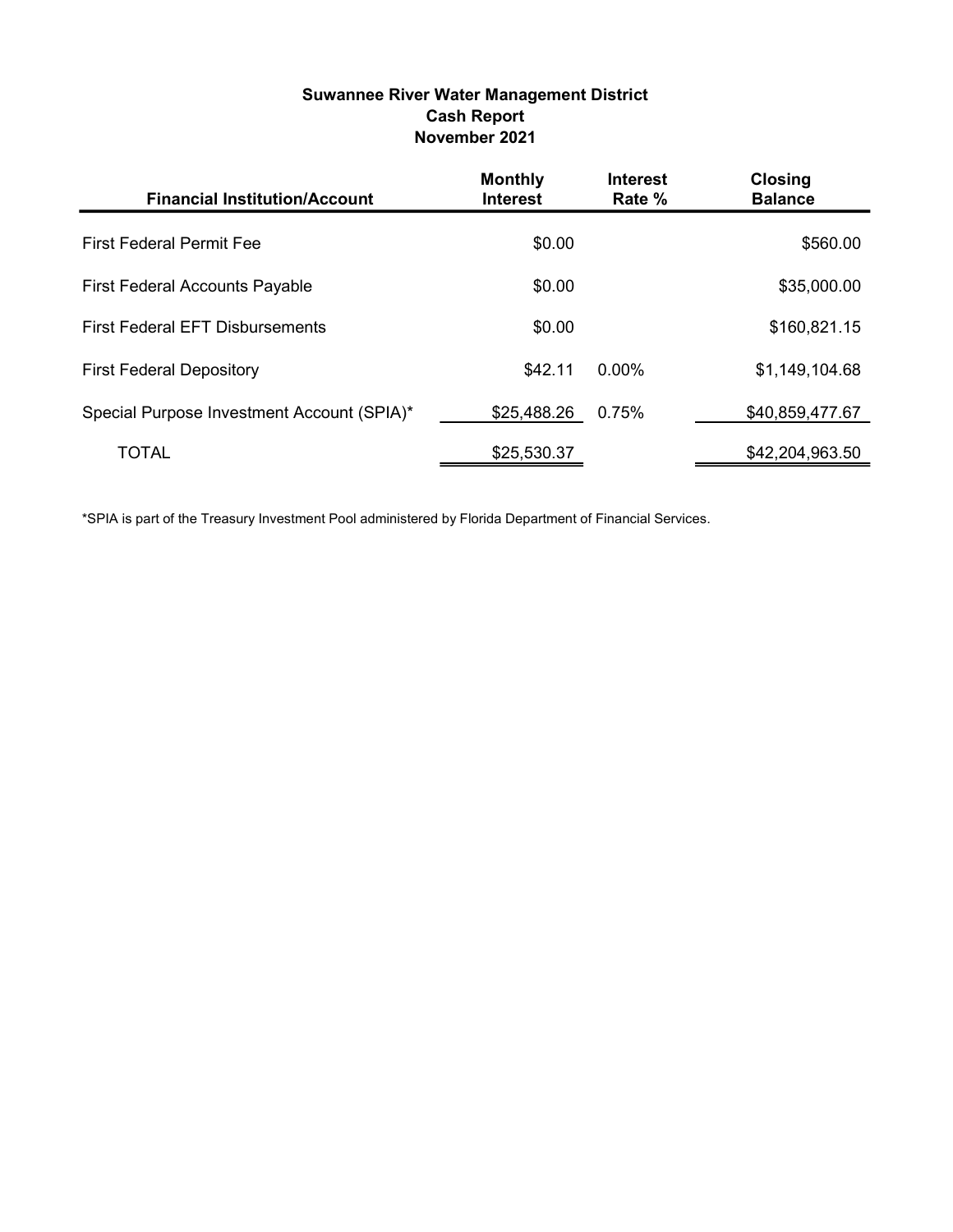#### **Suwannee River Water Management District Statement of Sources and Uses of Funds For the Month ending November 30, 2021 (Unaudited)**

|                                  | Current<br><b>Budget</b> |      | <b>Actuals</b><br><b>Through</b><br>11/30/2021 |    | Variance<br>(Under)/Over<br><b>Budget</b> | <b>Actuals As A</b><br>% of Budget |
|----------------------------------|--------------------------|------|------------------------------------------------|----|-------------------------------------------|------------------------------------|
| <b>Sources</b>                   |                          |      |                                                |    |                                           |                                    |
| \$<br>Ad Valorem Property Taxes  | 6,233,836                | S    | 576,955 \$                                     |    | (5,656,881)                               | 9.3%                               |
| Intergovernmental Revenues<br>\$ | 40,025,263               | S    | 195,662                                        | S  | (39, 829, 601)                            | 0.5%                               |
| \$<br>Interest on Invested Funds | 130.000                  | - \$ | 61,880 \$                                      |    | (68, 120)                                 | 47.6%                              |
| \$<br>License and Permit Fees    | 163,000                  | - \$ | $35,041$ \$                                    |    | (127, 959)                                | 21.5%                              |
| \$<br>Other                      | 1,000,000                | S    | 266,524                                        | S  | (733, 476)                                | 26.7%                              |
| Fund Balance<br>\$               | 12.090.274               | S    | 141.060                                        | \$ | (11,949,214)                              | 1.2%                               |
| <b>Total Sources</b><br>\$       | 59,642,373               |      | 1,277,123                                      | S  | (58, 365, 250)                            | 2.1%                               |

|                                              |     | Current        |      |                     |      |                           |    | Available     |           |                         |
|----------------------------------------------|-----|----------------|------|---------------------|------|---------------------------|----|---------------|-----------|-------------------------|
|                                              |     | <b>Budget</b>  |      | <b>Expenditures</b> |      | Encumbrances <sup>2</sup> |    | <b>Budget</b> | %Expended | %Obligated <sup>3</sup> |
| <b>Uses</b>                                  |     |                |      |                     |      |                           |    |               |           |                         |
| Water Resources Planning and Monitoring      |     | 12.132.696     | - \$ | 471.732             | - \$ | 6.339.269                 |    | 5.321.695     | 4%        | 56%                     |
| Acquisition, Restoration and Public Works    | \$. | 37.432.257     | - \$ | 553,293             | S    | 22,553,654                | -S | 14,325,310    | 1%        | 62%                     |
| Operation and Maintenance of Lands and Works |     | $6.260.432$ \$ |      | 300.926             | -S   | 1.960.516                 | -S | 3.998.990     | 5%        | 36%                     |
| Regulation                                   | ¢   | 902.609.       | - \$ | 176.612 \$          |      | 53,569                    |    | 1.672.427     | 9%        | 12%                     |
| Outreach                                     |     | 195,233 \$     |      | 26.263              | - \$ | $\overline{\phantom{a}}$  |    | 168.970       | 13%       | 13%                     |
| Management and Administration                |     | l.719.146      | - \$ | 210.099             |      | 98,973                    |    | 1,410,074     | 12%       | 18%                     |
| <b>Total Uses</b>                            |     | 59,642,373     |      | 1,738,926           |      | 31,005,982                |    | 26,897,465    | 3%        | 55%                     |

<sup>1</sup> Actual Fund Balance used is recorded at the end of the fiscal year. This amount represents Fund Balance used for the Agricultural and RIVER Cost-Share,

Regional Water Resource Development, and Project Effectiveness Metrics Programs.

 $^{\text{2}}$  Encumbrances represent unexpended balances of open purchase orders and contracts.

 $^3$  Represents the sum of expenditures and encumbrances as a percentage of the available budget.

This financial statement is prepared as of November 30, 2021 and covers the interim period since the most recent audited financial statements.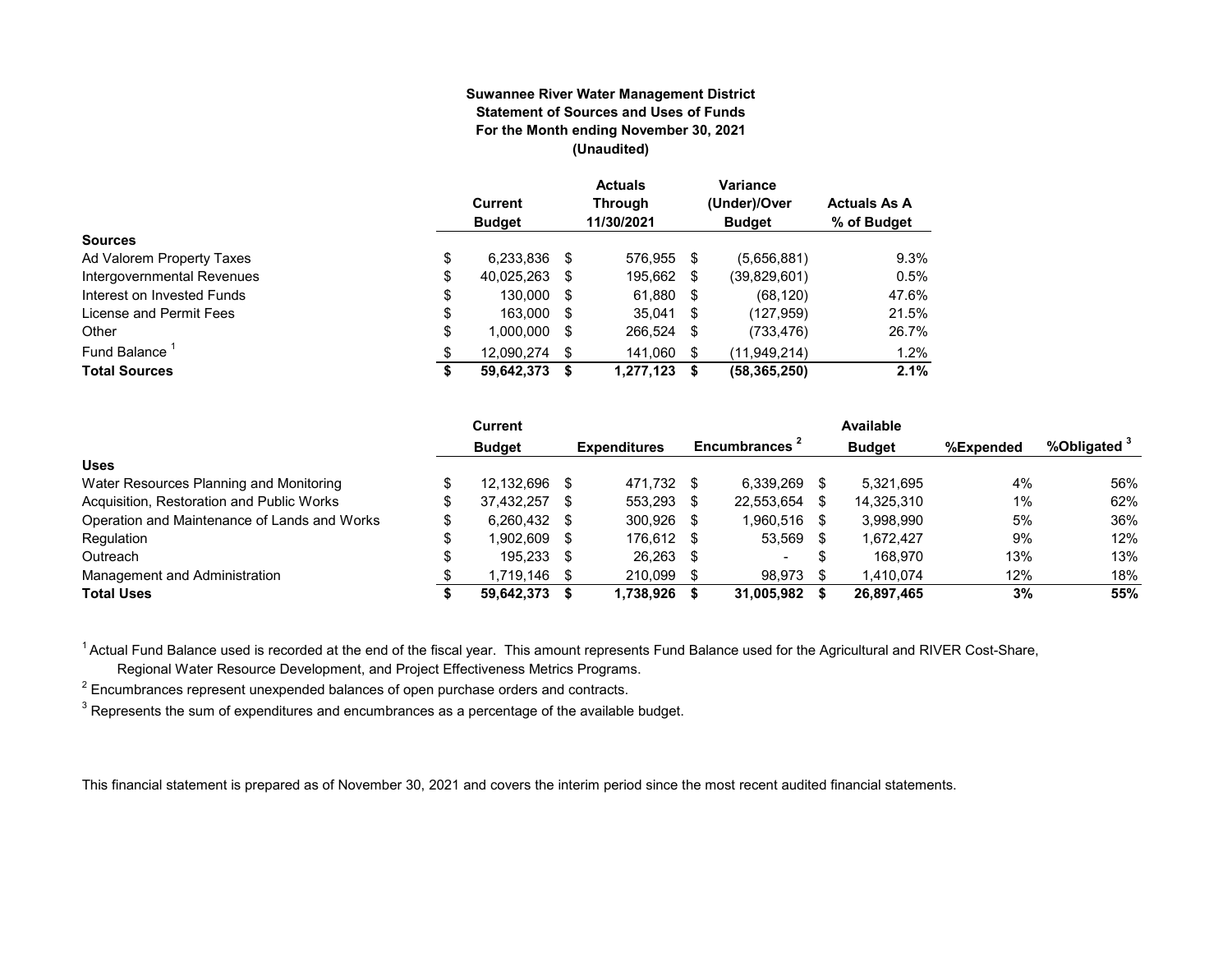# **STATEMENT OF ACTIVITY - REVENUE AND EXPENSE ROLLUP (UNAUDITED) SUWANNEE RIVER WATER MANAGEMENT DISTRICT**

**FOR 11/30/2021**

|                                                              | Y-T-D<br><b>ACTUAL</b> | <b>ENCUMBRANCE</b> | <b>ANNUAL</b><br><b>BUDGET</b> |
|--------------------------------------------------------------|------------------------|--------------------|--------------------------------|
| <b>Report Recap -</b>                                        |                        |                    |                                |
| <b>REVENUES</b><br><b>DISTRICT REVENUES</b>                  |                        |                    |                                |
| <b>LOCAL REVENUES</b>                                        | 940,400<br>16,480      | 0<br>0             | 7,526,836<br>86,480            |
| <b>STATE REVENUES</b>                                        | 96,498                 | 0                  | 35,980,783                     |
| <b>FEDERAL REVENUES</b>                                      | 82,685                 | 0                  | 3,958,000                      |
| FUND BALANCE UTILIZATION                                     | 141,060                | 0                  | 12,090,274                     |
| <b>TOTAL REVENUES</b>                                        | 1,277,123              | $\mathbf{0}$       | 59,642,373                     |
| <b>EXPENDITURES</b>                                          |                        |                    |                                |
| SALARIES AND BENEFITS                                        | 937,740                | 0                  | 6,923,044                      |
| CONTRACTUAL SERVICES                                         | 527,572                | 15,687,956         | 20,845,400                     |
| OPERATING EXPENDITURES                                       | 187,419                | 224,502            | 1,903,500                      |
| OPERATING CAPITAL OUTLAY                                     | 0                      | 47,022             | 313,044                        |
| FIXED CAPITAL OUTLAY                                         | 0                      | 139,041            | 5,251,000                      |
| <b>INTERAGENCY EXPENDITURES</b><br><b>TOTAL EXPENDITURES</b> | 86,195                 | 14,907,462         | 24,406,385                     |
|                                                              | 1,738,926              | 31,005,983         | 59,642,373                     |
| <b>EXCESS REVENUES OVER (UNDER) EXPENDITURES</b>             | (461, 803)             | (31,005,983)       | 0                              |
| <b>General Fund -</b>                                        |                        |                    |                                |
| <b>REVENUES</b>                                              |                        |                    |                                |
| <b>DISTRICT REVENUES</b>                                     | 656,417                | 0                  | 5,300,069                      |
| <b>LOCAL REVENUES</b>                                        | 16,480                 | 0                  | 86,480                         |
| <b>STATE REVENUES</b>                                        | 0                      | 0                  | 2,740,000                      |
| <b>FEDERAL REVENUES</b>                                      | 0                      | 0                  | $\Omega$                       |
| <b>FUND BALANCE UTILIZATION</b>                              | 0                      | 0                  | 1,789,672                      |
| <b>TOTAL REVENUES</b>                                        | 672,897                | 0                  | 9,916,221                      |
| <b>EXPENDITURES</b>                                          |                        |                    |                                |
| SALARIES AND BENEFITS<br>CONTRACTUAL SERVICES                | 703,851<br>12,361      | 0<br>461,338       | 5,297,558                      |
| OPERATING EXPENDITURES                                       | 51,428                 | 58,762             | 2,228,502<br>1,057,573         |
| OPERATING CAPITAL OUTLAY                                     | 0                      | 0                  | 200,608                        |
| FIXED CAPITAL OUTLAY                                         | 0                      | 0                  | 0                              |
| <b>INTERAGENCY EXPENDITURES</b>                              | 46,076                 | 498,805            | 1,131,980                      |
| <b>TOTAL EXPENDITURES</b>                                    | 813,716                | 1,018,905          | 9,916,221                      |
| <b>EXCESS REVENUES OVER (UNDER) EXPENDITURES</b>             | (140, 819)             | (1,018,905)        | 0                              |
| <b>Land Management Operations -</b>                          |                        |                    |                                |
| <b>REVENUES</b>                                              |                        |                    |                                |
| <b>DISTRICT REVENUES</b>                                     | 266,524                | 0                  | 2,151,767                      |
| <b>LOCAL REVENUES</b>                                        | 0                      | 0                  | 0                              |
| <b>STATE REVENUES</b>                                        | 0                      | 0                  | 2,290,119                      |
| <b>FEDERAL REVENUES</b>                                      | 0                      | 0                  | 40,000                         |
| FUND BALANCE UTILIZATION                                     | 0                      | 0                  | 2,323,546                      |
| <b>TOTAL REVENUES</b>                                        | 266,524                | 0                  | 6,805,432                      |
| <b>EXPENDITURES</b><br>SALARIES AND BENEFITS                 | 115,881                | 0                  | 827,736                        |
| CONTRACTUAL SERVICES                                         | 51,274                 | 1,697,920          | 3,129,898                      |
| OPERATING EXPENDITURES                                       | 133,771                | 160,821            | 773,927                        |
| OPERATING CAPITAL OUTLAY                                     | 0                      | 47,022             | 112,436                        |
| FIXED CAPITAL OUTLAY                                         | 0                      | 139,041            | 1,251,000                      |
| <b>INTERAGENCY EXPENDITURES</b>                              | 0                      | 92,266             | 710,435                        |
| <b>TOTAL EXPENDITURES</b>                                    | 300,926                | 2,137,070          | 6,805,432                      |
| <b>EXCESS REVENUES OVER (UNDER) EXPENDITURES</b>             | (34, 402)              | (2, 137, 070)      | $\mathbf 0$                    |